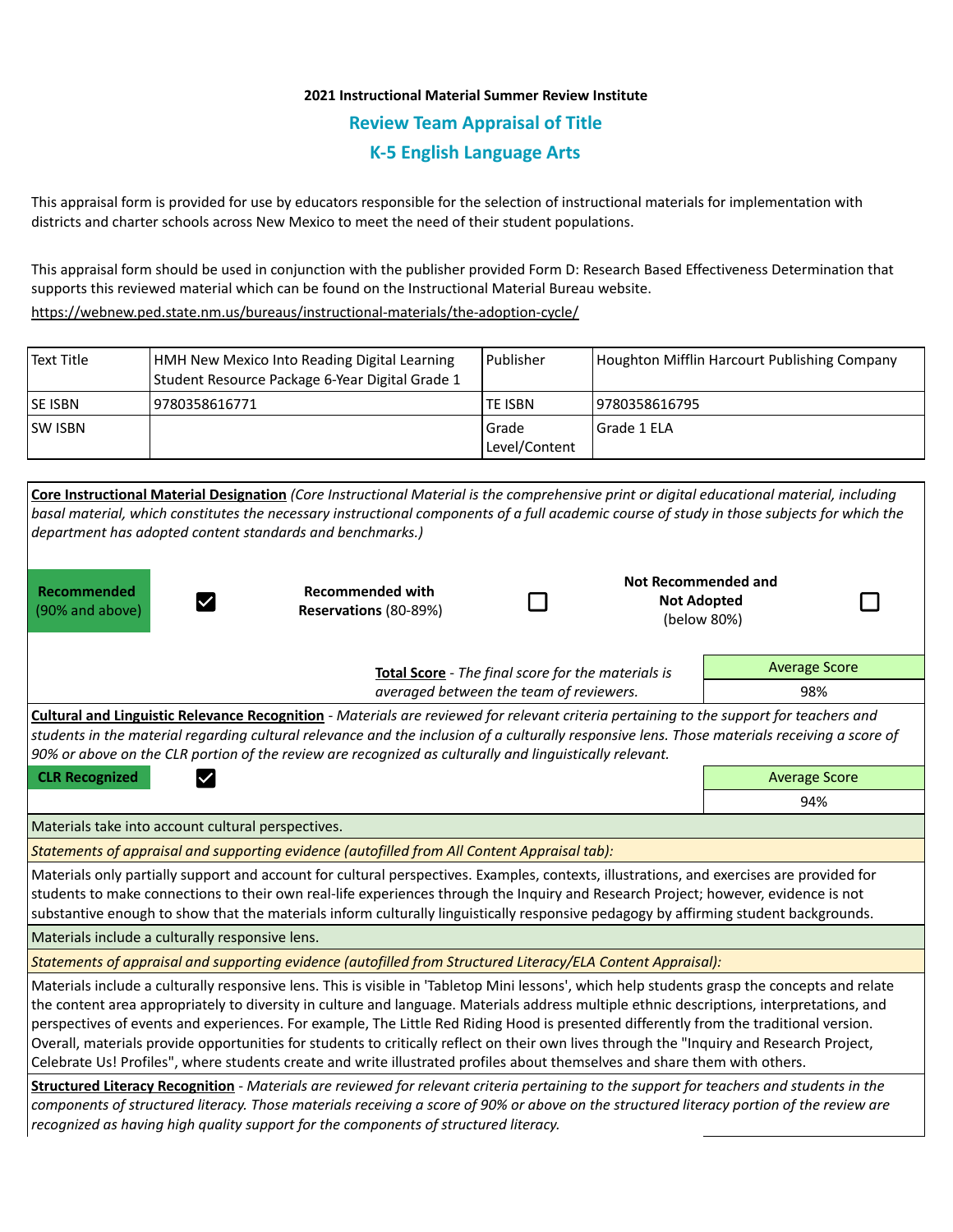|  |  | <b>SL Recognized</b> |
|--|--|----------------------|
|--|--|----------------------|

**SL Recognized Average Score Average Score** 

99%

Materials are informed by and based on the Science of Reading; reflect evidence-based teaching principles; and reflect evidence-based elements of structured literacy.

*Statements of appraisal and supporting evidence (autofilled from Structured Literacy/ELA Content Appraisal tab):* 

Materials are informed by and based on the Science of Reading. Throughout the modules, materials reflect evidence based elements of structured literacy by integrating phonological awareness, phonics, fluency, high frequency words, and spelling. For example, students practice connecting decoding/encoding and reinforcing decoding while practicing fluency. Materials also provide direct instruction in the six syllable types and provide practice to support decoding words quickly. For example, students determine which suffix/prefix to use with a word to complete a sentence. Students are taught the progression of language skills and the relationship between oral and written skills. Also, materials reflect evidence-based teaching principles through the provision of instructional sequences within each 'Module at a Glance'. Overall, materials provide a scope and sequence that reflect a systematic reflection of skills along with multisensory/multimodal methods e.g. phonics lessons that incorporate sound spelling cards, letter cards and articulation videos.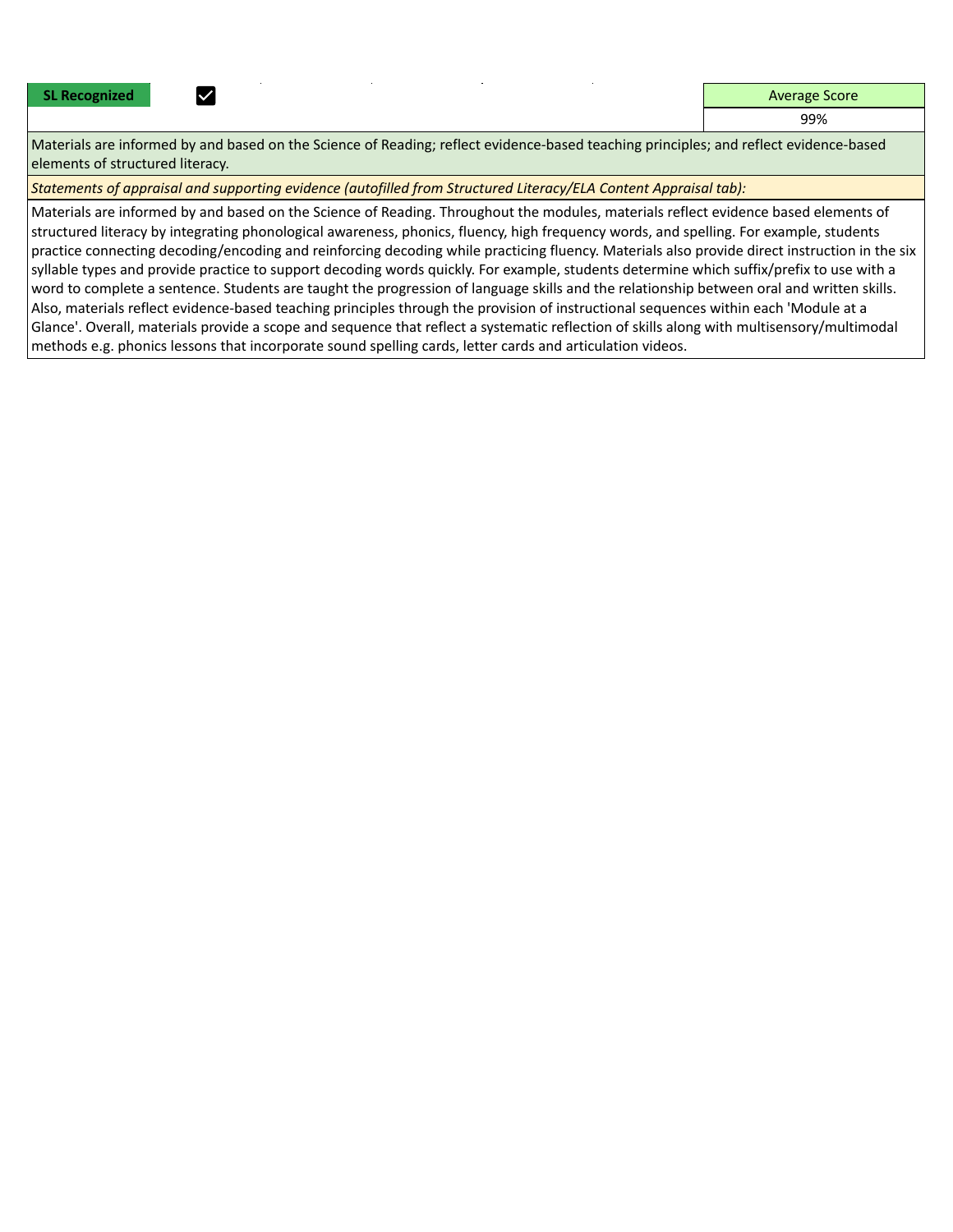**Standards Review** *- Materials are reviewed for alignment with the state adopted content standards, benchmarks and performance standards.*

Average Score

98%

Materials align with grade level ELA standards overall.

*Statements of appraisal and supporting evidence:* 

HMH Into Reading (Grade 1) materials align highly with the ELA standards across Reading, Writing, Speaking & Listening, Language, Grammar and Vocabulary. This is shown through reading tasks where students identify characters and simple story lines from myths and stories from around the world. For writing, students work on producing and expanding complete simple and compound declarative, interrogative, imperative, and exclamatory sentences by selecting the correct words from the word bank to complete the sentence. For speaking and listening, students listen to the author reading stories followed by collaborative discussions. Lastly, through language, students work through words using verbs, adjectives and common proper and possessive nouns by working through various tasks.

Materials align to reading standards.

*Statements of appraisal and supporting evidence:* 

Materials align with the reading standards. The reading materials include various texts that allow students to deepen their comprehension and understanding of reading through informational text, fantasy, historical fiction and various other texts. For example, students are supported in identifying basic similarities and differences between two texts on the same topic in stories. Moreover, students are guided to engage with the 'Genre Study' to listen to the tune and recognize repetition in the words or lines that are repeated.

Materials align to writing standards.

*Statements of appraisal and supporting evidence:* 

Materials align with the writing standards. The writing materials give students the opportunity to plan, write rough drafts, and edit their work through narratives, informational writing, and opinion pieces. For example, students are guided to use materials to support the narrative writing process from the initial brainstorming through graphic organizers to responding to sentence stems so that their writing skills are strengthened. This is also exemplified when students write informative/explanatory texts in which they name a topic, supply facts about the topic, and provide a sense of closure.

Materials align to speaking and listening standards.

*Statements of appraisal and supporting evidence:* 

Materials align with the speaking and listening standards. The materials allow for students to have discussions to help them build speaking and listening skills. For example, students ask and answer questions about what a speaker says in order to gather more information about animals. Also, students are reminded to follow agreed upon rules for discussion by listening carefully to others, asking questions to clear up any confusion or to get more information, and thinking about what their peers are saying. Students also use the 'Teaching Pal' book prompts to revisit and answer the Essential Questions.

Materials align to language standards.

*Statements of appraisal and supporting evidence:* 

Materials align with the language standards. The materials teach students about nouns, verbs, adjectives and other important language terms. For example, students are guided to use personal, possessive, and indefinite pronouns by creating their own list of pronouns in their writer's notebooks. Also, students get guidance on the use of adjectives by describing how things taste, smell, sound, or feel. Students get instruction on using prompts to come up with exclamatory sentences in 'English Learner Support: Scaffolded Support'.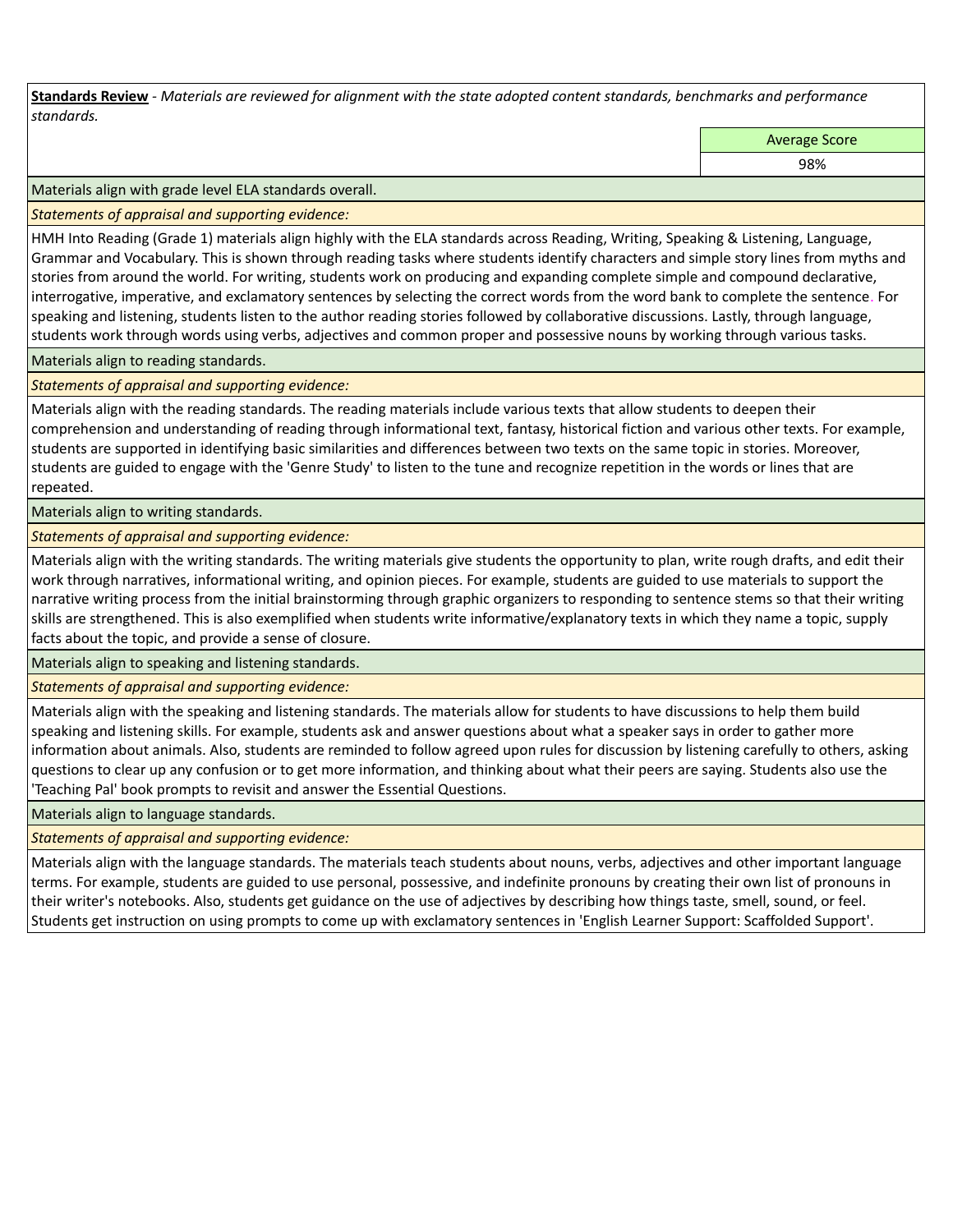**Structured Literacy Review** *- Materials are reviewed for relevant criteria pertaining to the support for teachers and students in the components of structured literacy.*

Average Score

99%

Materials are informed by and based on the Science of Reading; reflect evidence-based teaching principles; and reflect evidence-based elements of structured literacy.

*Statements of appraisal and supporting evidence:*

Materials are informed by and based on the Science of Reading. Throughout the modules, materials reflect evidence based elements of structured literacy by integrating phonological awareness, phonics, fluency, high frequency words, and spelling. For example, students practice connecting decoding/encoding and reinforcing decoding while practicing fluency. Materials also provide direct instruction in the six syllable types and provide practice to support decoding words quickly. For example, students determine which suffix/prefix to use with a word to complete a sentence. Students are taught the progression of language skills and the relationship between oral and written skills. Also, materials reflect evidence-based teaching principles through the provision of instructional sequences within each 'Module at a Glance'. Overall, materials provide a scope and sequence that reflect a systematic reflection of skills along with multisensory/multimodal methods e.g. phonics lessons that incorporate sound spelling cards, letter cards and articulation videos.

**ELA Content Review** *- Materials are reviewed for relevant criteria pertaining to the support for teachers and students in the specific content area reviewed.*

Average Score

100%

Materials provide sequential, cumulative instruction and practice opportunities for a full range of foundational skills.

*Statements of appraisal and supporting evidence:* 

Materials provide sequential, cumulative instruction and practice opportunities. This is shown through the materials by allowing step by step learning through letter sound correlation to decoding and then to comprehension. This allows flexibility in supporting all learners. Materials provide a routine to check fluency within the Reinforce Foundational Skills, Read Decodable Text, Fluency Focus: Accuracy and Self-Correction sections of each lesson.

Materials provide a selection and range of high-quality texts worthy of students' time and attention, exhibiting exceptional craft and thought and/or providing useful information.

*Statements of appraisal and supporting evidence:* 

Materials provide a selection and range of high-quality texts, such as informational, fairy tales, and historical fiction, which are worthy of students' time and attention, exhibiting exceptional craft and thought. Students are presented materials in different formats to spark their interest. For example, each Module has a 'get curious' video. Materials offer a selection of literary and informational texts that are high quality, authentic and tap multiple content standards, for example in the "Essential Skills" section of the modules.

Questions in the materials are high-quality text-dependent and text-specific questions. The overwhelming majority of these questions are text-specific and draw student attention to the particulars in the text.

*Statements of appraisal and supporting evidence:* 

Questions within the materials are high-quality and text specific and draw student attention to the particulars in the text. Students are guided through DOK level aligned text-dependent questions and tasks that require student to support their responses with evidence from the text. Materials provide opportunities for students to engage with the text in supporting valid inferences.

Materials provide scaffolding and supports to enable students' learning of English language arts.

*Statements of appraisal and supporting evidence:* 

Students are provided writing opportunities that are prominent and varied. Materials support all learners, including those who read below grade level and face difficulty in understanding grade level complex texts. For example, the writing instruction is scaffolded into three levels: substantial, moderate, and light to reach all learners as needed for understanding. Screen reader support is also enabled. Materials provide rubrics for DOK aligned questions that serve to support students' learning of English language arts.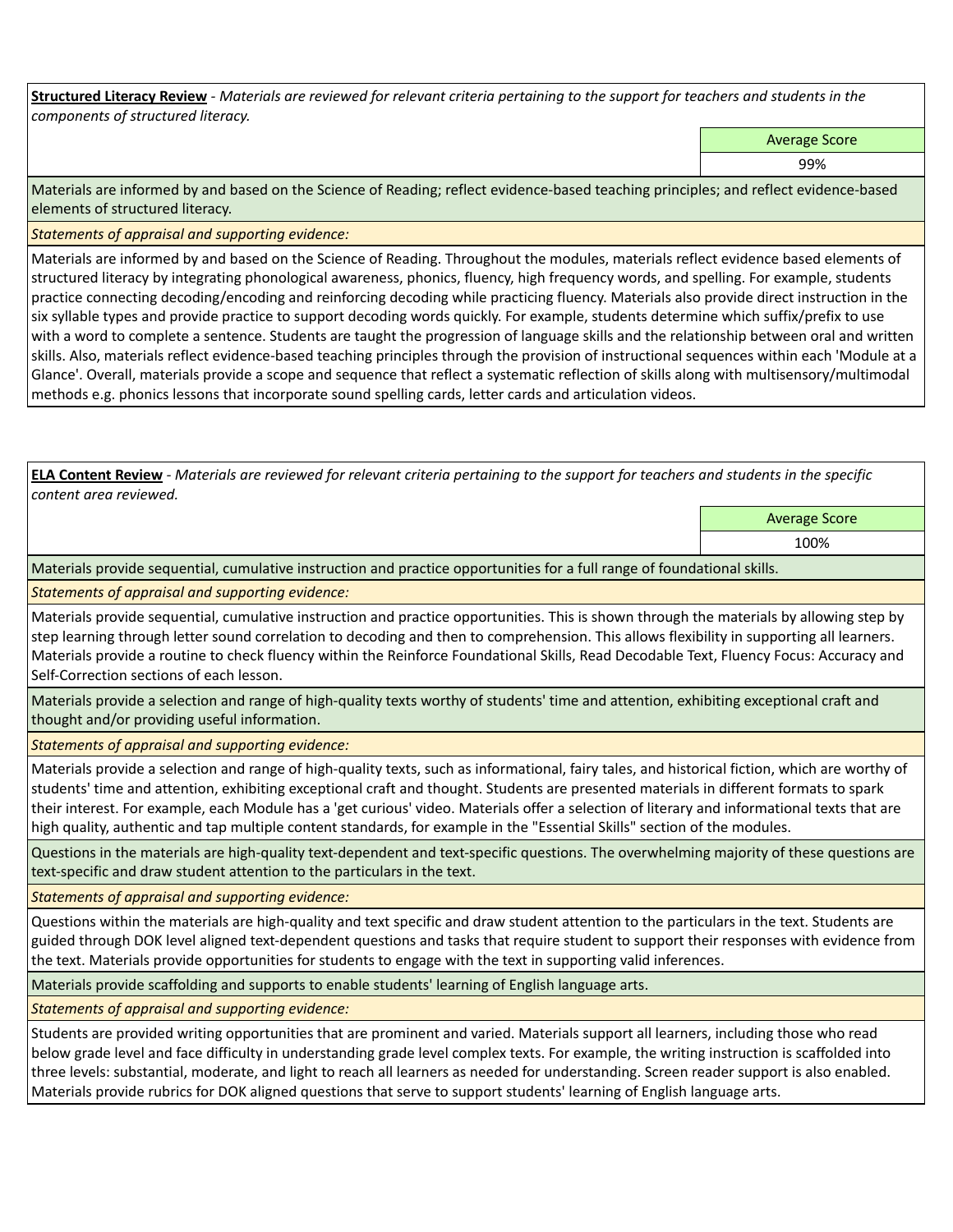**All Content Review** *- Materials are reviewed for relevant criteria pertaining to the support for teachers and students in the material regarding the progression of the standards, lesson structure, pacing, assessment, individual learners and cultural relevance.*

Average Score

97%

Materials are coherent and consistent with the standards that all students should study in order to be college and career ready.

*Statements of appraisal and supporting evidence:*

Materials capture the full intent of the content contained in the standards for all students through mappings like the 'Week at a Glance'. Materials are designed to engage students in content at a level of sophistication according to the text complexity, identified by the lexile measure, guided reading level, or overall rating. Moreover, through support on extended and thoughtful activities such as 'Inquiry and Research Project', students make a video or presentation about how they add to community life. This ties up with skills they will need to be college and career ready.

Materials are well designed and take into account effective lesson structure and pacing.

*Statements of appraisal and supporting evidence:*

Materials are well designed and take into account effective lesson structure and pacing. This is seen in the Teacher's Edition where learning progressions are presented on the 'Week at a Glance' to provide a researched based scope and sequence progression of skills and concepts. The design is organized and allows teachers to see what they will be teaching each week, focusing on lesson plans that identify skills and concepts targeted for student mastery.

Materials support teacher planning, learning, and understanding of the standards.

*Statements of appraisal and supporting evidence:*

The materials support teachers in planning and implementing effective learning strategies. For example, the section 'Small Group Instruction' gives options to the teacher for differentiation, independent work, and collaborative work within small groups. Materials include supports such as 'Tabletop Mini Lessons' to reinforce ideas. Materials provide scripted instruction with instructional strategies through the Phonological Awareness Lessons that guide teachers to present the content.

Materials offer teachers resources and tools to collect ongoing data about student progress on the standards.

*Statements of appraisal and supporting evidence:*

Materials offer teacher resources and tools to collect ongoing data about student progress on the standards. This is evidenced by the provision of aligned scoring guidelines for assessments such as rubrics. Also, materials provide resources for teachers to evaluate and score students' work. This guides further instruction to support student understanding, differentiation, remediation or acceleration. Materials provide formative and summative assessments, clearly defining what's being assessed in "Assessments at a Glance".

Materials support effective use of technology to enhance student learning.

*Statements of appraisal and supporting evidence:*

Students work on the digital student tool called 'Amira' to assess their understanding and knowledge using technology. The Online Ed tool allows students to interact with content and demonstrate understanding, along with articulation videos that enable students to engage in correct letter sound formation.

Materials can be easily customized for individual learners.

*Statements of appraisal and supporting evidence:* 

Within the Teacher's Edition, there are opportunities for differentiated instruction and activities to meet the needs of all students. An example of this is articulation videos that adapts to students' mistakes by correcting and redirecting students. The Teacher's Edition also provides a component 'Supporting All Learners' to help teachers guide students who need additional support. There are multiple lessons with different approaches for teachers in the "Link To Small Group Instruction, Reinforce Foundational Skills."

Materials give all students extensive opportunities and support to explore key concepts.

*Statements of appraisal and supporting evidence:*

Materials support accommodations and modifications for ELLs, diverse students, and other special student populations by modifying vocabulary through articulation videos, adding more diverse vocabulary, and relating the materials to something they may know. Materials provide additional support for all learners by providing modifications across three supportive levels: substantial, moderate, and light to support student learning. Materials provide English Language Learners with scaffolding support for linguistically diverse student learners with the 'English Learner Support: Build Vocabulary sections'.

Materials take into account cultural perspectives.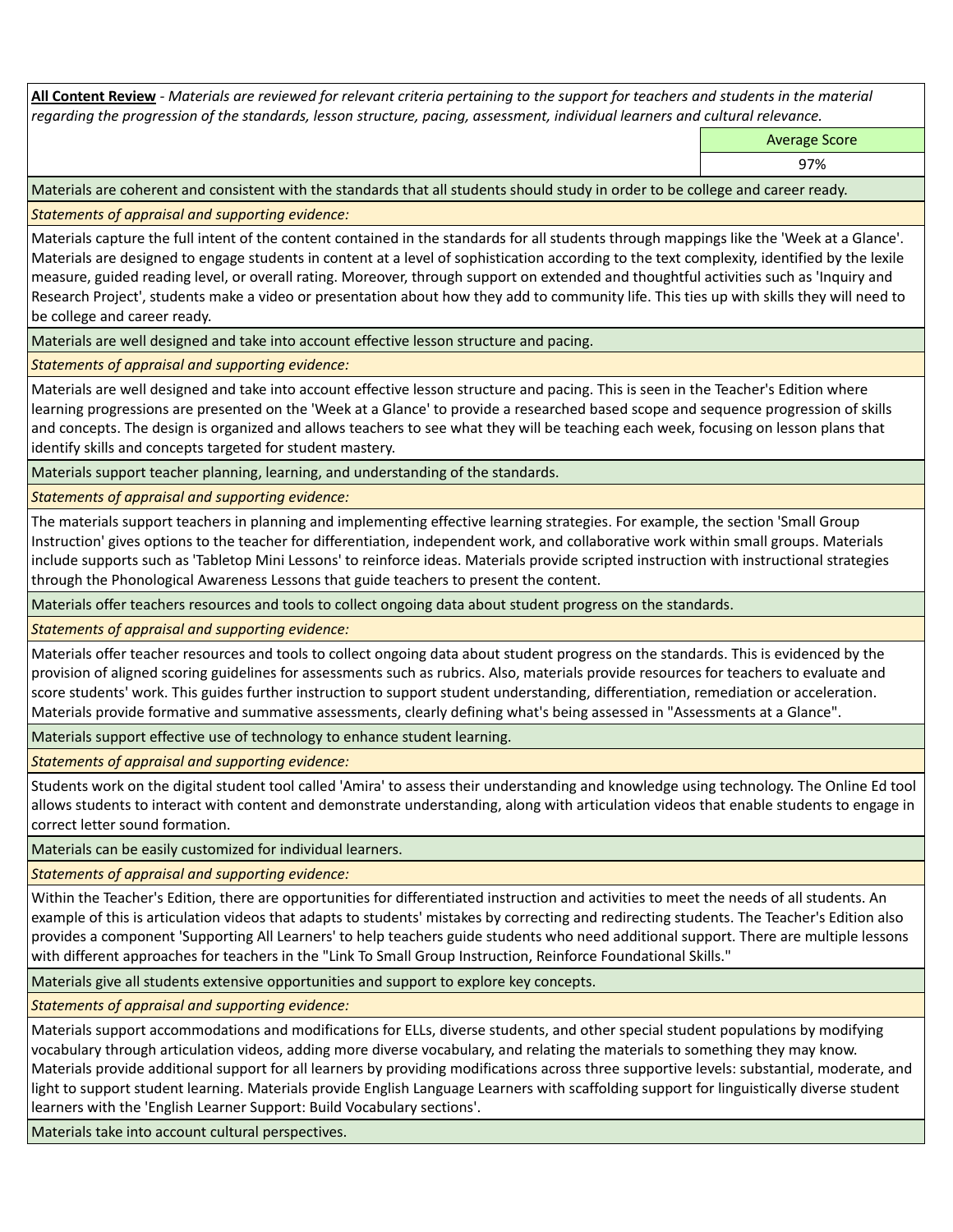*Statements of appraisal and supporting evidence:*

Materials only partially support and account for cultural perspectives. Examples, contexts, illustrations, and exercises are provided for students to make connections to their own real-life experiences through the Inquiry and Research Project; however, evidence is not substantive enough to show that the materials inform culturally linguistically responsive pedagogy by affirming student backgrounds.

Materials include a culturally responsive lens.

*Statements of appraisal and supporting evidence:*

Materials include a culturally responsive lens. This is visible in 'Tabletop Mini lessons', which help students grasp the concepts and relate the content area appropriately to diversity in culture and language. Materials address multiple ethnic descriptions, interpretations, and perspectives of events and experiences. For example, *The Little Red Riding Hood* is presented differently from the traditional version. Overall, materials provide opportunities for students to critically reflect on their own lives through the "Inquiry and Research Project, Celebrate Us! Profiles", where students create and write illustrated profiles about themselves and share them with others.